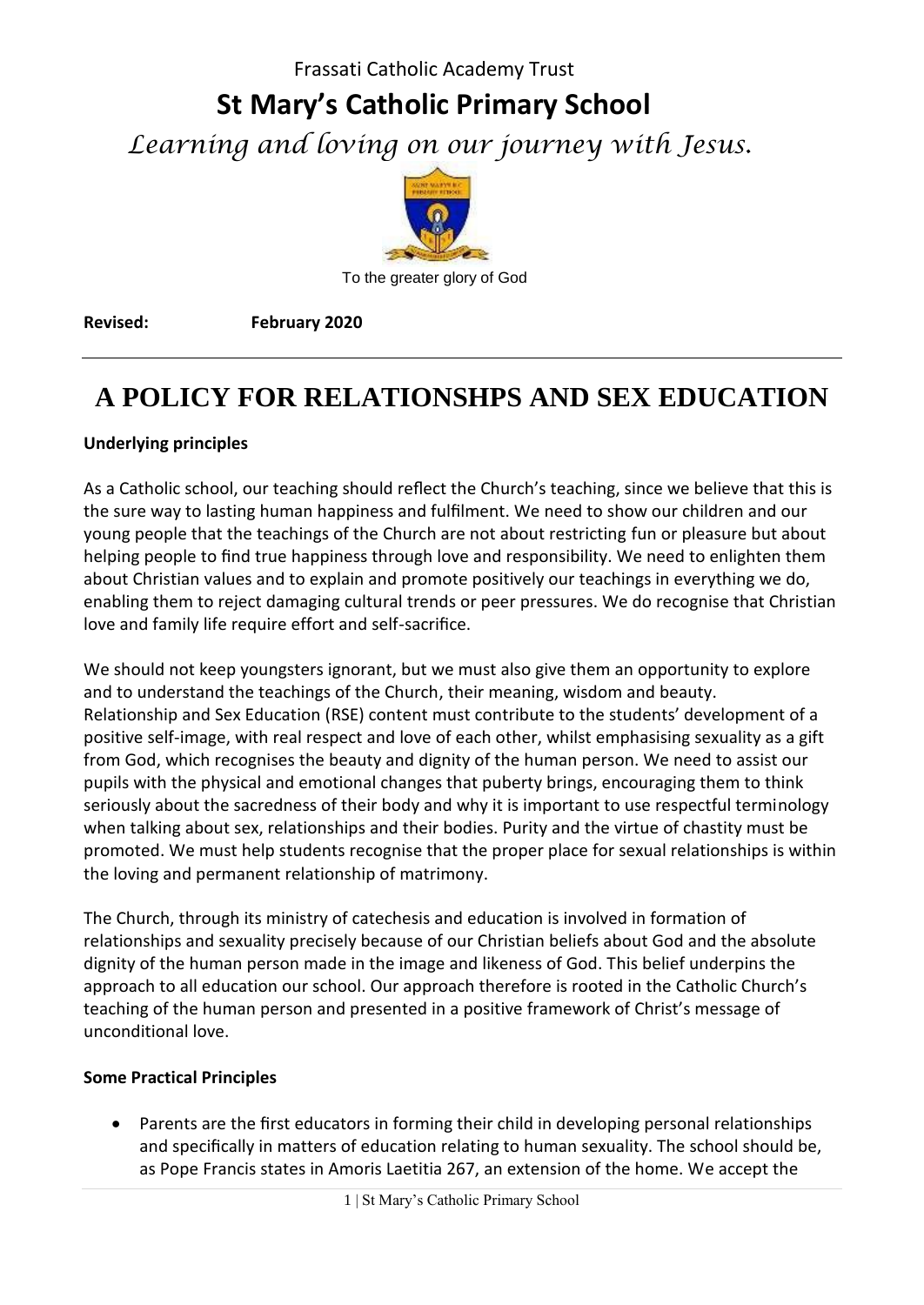right, where the law allows it, for parents to withdraw their children from sex education up until three terms before their 16th birthday.

- RSE in our school is fully and always in accordance with the teaching authority of the Church. It emphasises the central importance of matrimony and the family whilst being sensitive that 'many of our children have a different lived experience at home' acknowledging that whatever household they come from, support, understanding and care is always part of the atmosphere within the school'.
- Emphasis is put on the whole person and not just on the biological aspects. Every child is unique and so the aim is to form each person in love, body, mind and spirit.
- Chastity is promoted as the underlying theme.

## **Context**

This school recognises that values and attitudes come first from the home and that the best place for such education is in the context of a loving, caring family. The school sees itself and parents as partners in a programme of sex education. We encourage pupils to seek the advice of their parents and carers when requesting counselling on issues relating to personal relationships and sex education.

The principle aim of this is to provide the children with facts and information, which will give them the confidence to question and make informed decisions in the context of Christian values and moral principles.

We believe the main aims of Sex Education for our pupils are:

- to give healthy and positive attitudes towards sexuality, based upon Christian principles
- to instil in pupils respect and dignity for themselves and others, recognising that we are uniquely created by God
- to prepare pupils to cope with the physical and emotional challenges of growing up
- to give elementary understanding of human reproduction
- to develop rational thinking skills in order to make informed decisions
- to prepare pupils for the challenges of adolescence especially through the pressure of their peer and the media
- to develop an awareness of human relationships in family life, the community, the world at large
- to enable pupils to have an understanding that love is central and the basis of meaningful relationships

The policy forms an integral part of the school's mission in seeking to give value and dignity to all, in the belief that human life is filled with God's presence.

## **Organisation of Relationships and Sex Education**

We identify Personal, Social and Health Education as a separately planned subject and sex education is an element of this subject. However, it is also dealt with in the context of the classroom and everyday life of the school, and may be taught in a cross-curricular way especially in relation to the science and RE curriculum.

We have adopted a scheme of work called 'Jigsaw' [https://www.jigsawpshe.com](https://www.jigsawpshe.com/)  which is in place to ensure that a coherent and progressive curriculum is offered to all the children. The focus of 'Jigsaw' is on the fundamental building blocks of positive relationships with particular reference to friendship, family relationships and relationships with other peers and adults.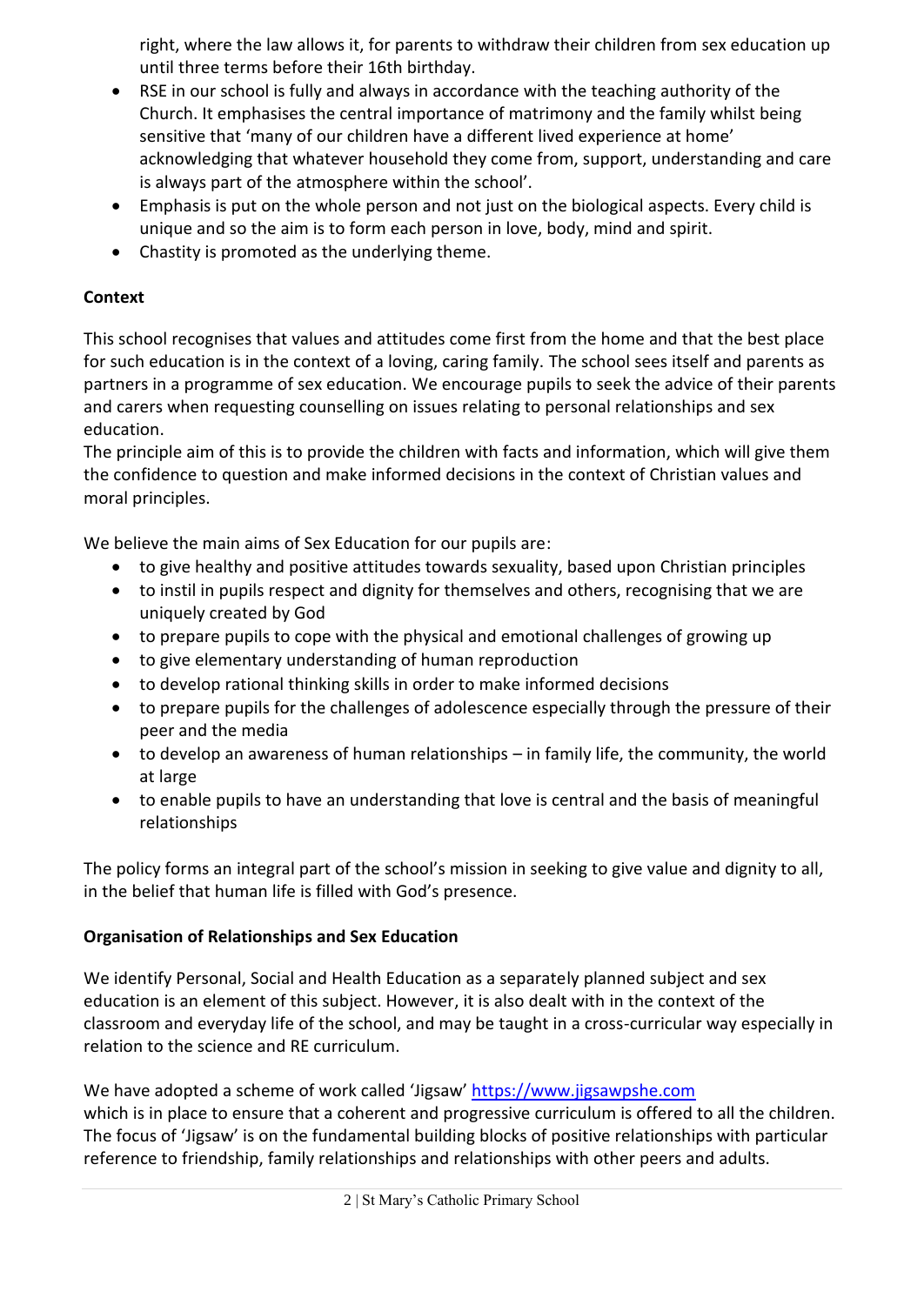Children are taught how to treat others with kindness, consideration and respect; the importance of honesty and truthfulness; permission seeking and giving and the concept of personal privacy. Teaching will be delivered by class teachers as part of a planned development.

## **Jigsaw Content**

**3-5 years:** Family life; friendship; breaking friendships; falling out; dealing with bullying; being a good friend.

**5-6 years:** Belonging to a family; making friends/being a good friend; physical contact preferences; people who help us; qualities as a friend and person; self-acknowledgement; being a good friend to myself; celebrating special relationships.

**6-7 years:** Different types of family; physical contact boundaries; friendship and conflict; secrets; trust and appreciation; expressing appreciation for special relationships.

**7-8 years:** Family roles and relationships; friendship and negotiation; keeping safe online and who to go to for help; being a global citizen; being aware of how my choices affect others; awareness of how other children have different lives; expressing appreciation for family and friends.

**8-9 years:** Jealousy; love and loss; memories of loved ones; getting on and falling out; girlfriends and boyfriends; showing appreciation to people and animals.

**9-10 years:** self-recognition and self-worth; building self-esteem; safer online communities; rights and responsibilities online; online gaming and gambling; reducing screen time; dangers of online grooming; SMARRT internet safety rules.

**10-11 years:** Mental health; identifying mental health worries and sources of support; love and loss; managing feelings; power and control; assertiveness; technology safety; taking responsibility with technology use.

In addition, we include extra lessons for KS2 children to focus on internet safety.

In Year 6, human reproduction is covered in a detailed way, through the use of visual aids, which stimulate discussion and through role play, which encourages the children to make informed choices and grow in confidence. Topics which arise in discussion e.g. AIDS, contraception or homosexuality, will be dealt with sensitively, appropriately and in a Catholic context. This includes time for learning and questioning in single sex groups. Y5 introduce the concept to girls and covers menstruation.

Parents of Y6 pupils will be invited to view the visual aids and express opinions and offer feedback in a special evening workshop.

The programme is sensitive to all, including children with Special Needs and those from minority ethnic communities.

## **By the end of primary school pupils should know:**

## **Families and people who care for me**

- that families are important for children growing up because they can give love, security and stability.
- the characteristics of healthy family life, commitment to each other, including in times of difficulty, protection and care for children and other family members, the importance of spending time together and sharing each other's lives.
- that others' families, either in school or in the wider world, sometimes look different from their family, but that they should respect those differences and know that other children's families are also characterised by love and care.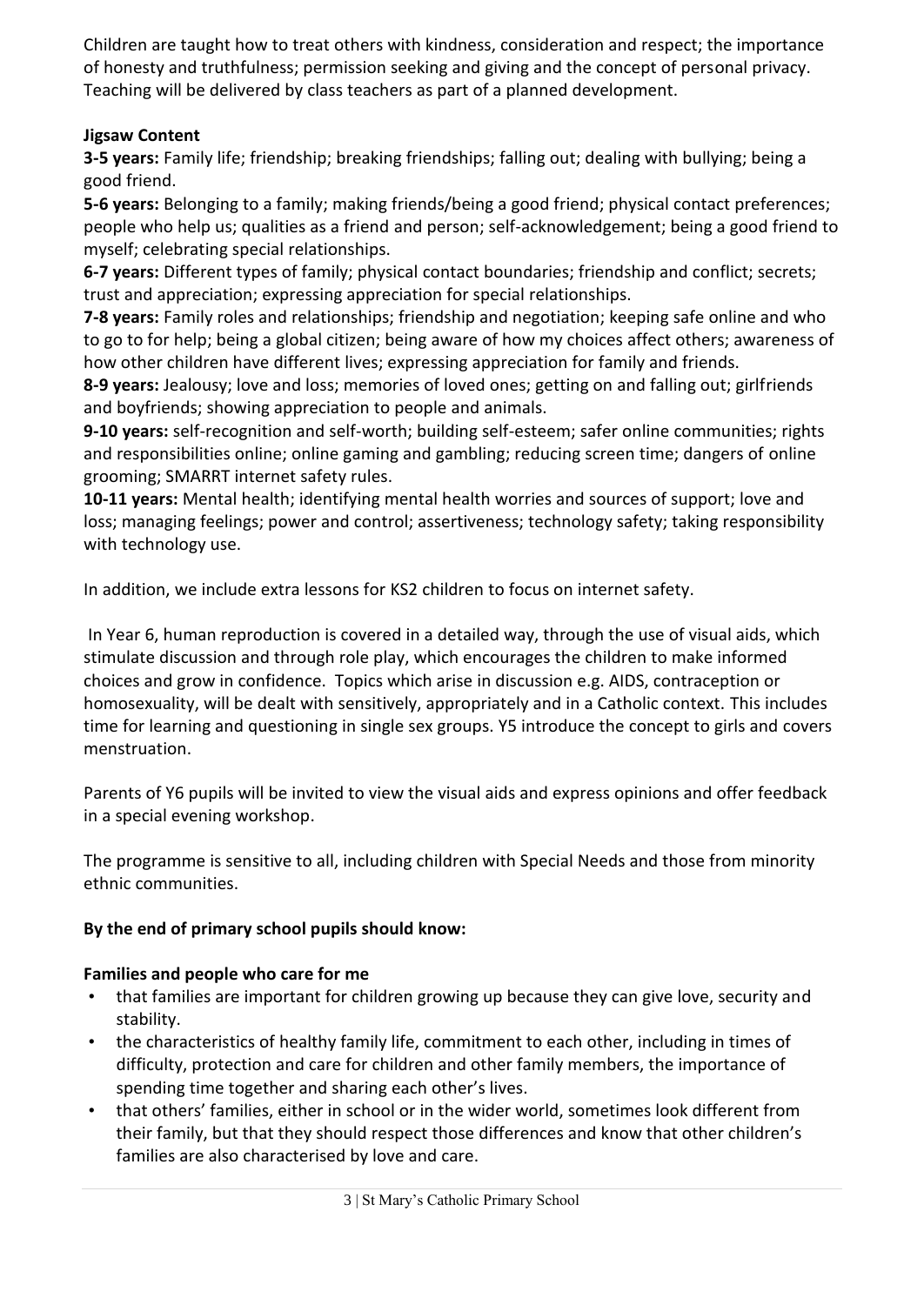- that stable, caring relationships, which may be of different types, are at the heart of happy families, and are important for children's security as they grow up.
- that marriage represents a formal and legally recognised commitment of two people to each other which is intended to be lifelong.
- how to recognise if family relationships are making them feel unhappy or unsafe, and how to seek help or advice from others if needed.

## **Caring friendships**

- how important friendships are in making us feel happy and secure, and how people choose and make friends.
- the characteristics of friendships, including mutual respect, truthfulness, trustworthiness, loyalty, kindness, generosity, trust, sharing interests and experiences and support with problems and difficulties.
- that healthy friendships are positive and welcoming towards others, and do not make others feel lonely or excluded.
- that most friendships have ups and downs, and that these can often be worked through so that the friendship is repaired or even strengthened, and that resorting to violence is never right.
- how to recognise who to trust and who not to trust, how to judge when a friendship is making them feel unhappy or uncomfortable, managing conflict, how to manage these situations and how to seek help or advice from others, if needed.

## **Respectful relationships**

- the importance of respecting others, even when they are very different from them (for example, physically, in character, personality or backgrounds), or make different choices or have different preferences or beliefs.
- practical steps they can take in a range of different contexts to improve or support respectful relationships.
- the conventions of courtesy and manners.
- the importance of self-respect and how this links to their own happiness.
- that in school and in wider society they can expect to be treated with respect by others, and that in turn they should show due respect to others, including those in positions of authority.
- about different types of bullying (including cyberbullying), the impact of bullying, responsibilities of bystanders (primarily reporting bullying to an adult) and how to get help.
- what a stereotype is, and how stereotypes can be unfair, negative or destructive.
- the importance of permission-seeking and giving in relationships with friends, peers and adults

#### **Online relationships**

.

- that people sometimes behave differently online, including by pretending to be someone they are not.
- that the same principles apply to online relationships as to face-to-face relationships, including the importance of respect for others online including when we are anonymous.
- the rules and principles for keeping safe online, how to recognise risks, harmful content and contact, and how to report them.
- how to critically consider their online friendships and sources of information including awareness of the risks associated with people they have never met.
- how information and data is shared and used online.